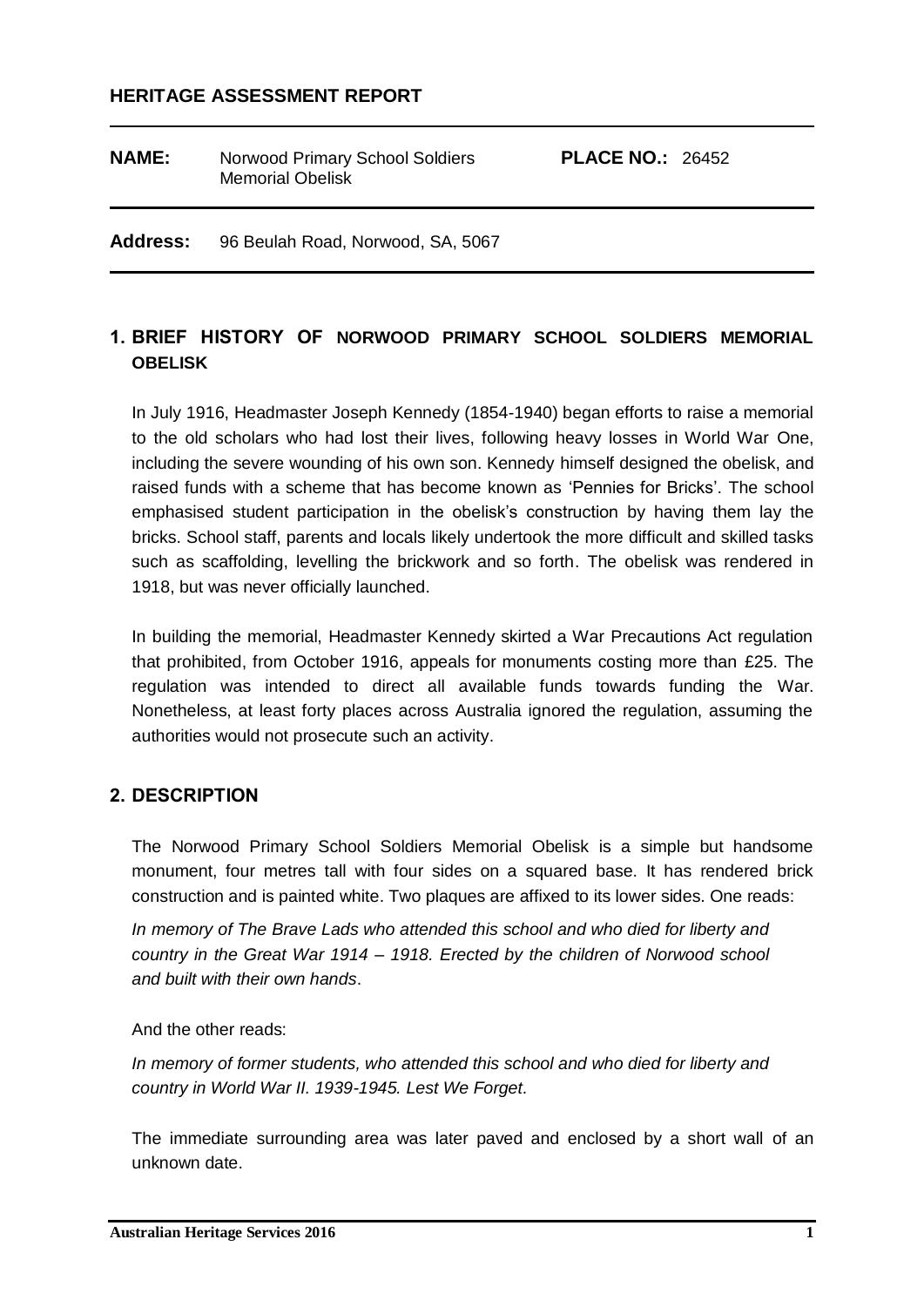## **3. ASSESSMENT OF HERITAGE SIGNIFICANCE**

## **Comparability / Rarity / Representation:**

**How the Place compares with the quality of other similar places:**

- **entered in the South Australian Heritage Register**
- **entered in the heritage registers of jurisdictions of other Australian States**

War memorials are well represented in South Australia's heritage registers, with sixty-one (61) registered war memorials, including twenty-five (25) entered in the South Australian Heritage Register, thirty-two (32) in lists of Local Heritage Places in Council Development Plans and four (4) listed as contributory places (ie located within Historic Conservation Areas). While the design and meaning of each memorial differs, the majority were originally erected in memory of those involved with World War One.

Nineteen (19) of twenty-five (25) war memorials entered in the South Australian Heritage Register originally relate to World War One. The form of these memorials is very diverse, including trees, avenues, large archways and gateways, buildings including a hospital and an institute, a bandstand, and a number of large or very large stone and/or bronze monuments. Most of these places are physically large, requiring significant capital investment. Most are dedicated to a wide group of people, such as the soldiers of South Australia, Australia or Australasia. Two exceptions of note are monuments to the Boer War in Williamstown (SHP #10291) and Jamestown (SHP #19042), which are of a scale similar to the Norwood Primary School Soldiers Memorial Obelisk, but are from a period much less represented in the State. The Hamley Bridge Institute and Soldiers' Memorial (SHP #12997) also features a World War One obelisk similar to the nominated place, but it is part of a larger complex including the institute building and honour roll.

The Norwood Soldiers' Memorial (SHP #14149) is instructive on the heritage significance threshold of memorials in the South Australian Heritage Register. Similar to the Norwood Primary School Soldiers Memorial Obelisk, the Norwood Soldiers' Memorial is dedicated to those who died in World War One service from the district. However, the monument, while also an obelisk, was architecturally designed, built in granite, and prominently heads a section of Osmond Terrace at Norwood. It was opened by his Excellency the Governor in 1923. This memorial was designed and continues to be recognised as a focal point for war remembrance activities in the area and is one of the more prominent of its kind in the State.

The Norwood Primary School Soldiers Memorial Obelisk compares much better with memorials represented in lists of local heritage places in Council Development Plans. Almost the entire group of these memorials were started in memory of those serving in World War One. They tend to be a more modest scale and relate to those who served from the local area. There is a smaller range of design, mostly obelisks and pillars, arches, walls, plaques and military hardware. At least eight (8) of these places are of a very similar simple obelisk design and scale as the nominated memorial, which was common across Australia. Over half these places are columns of some kind. Most of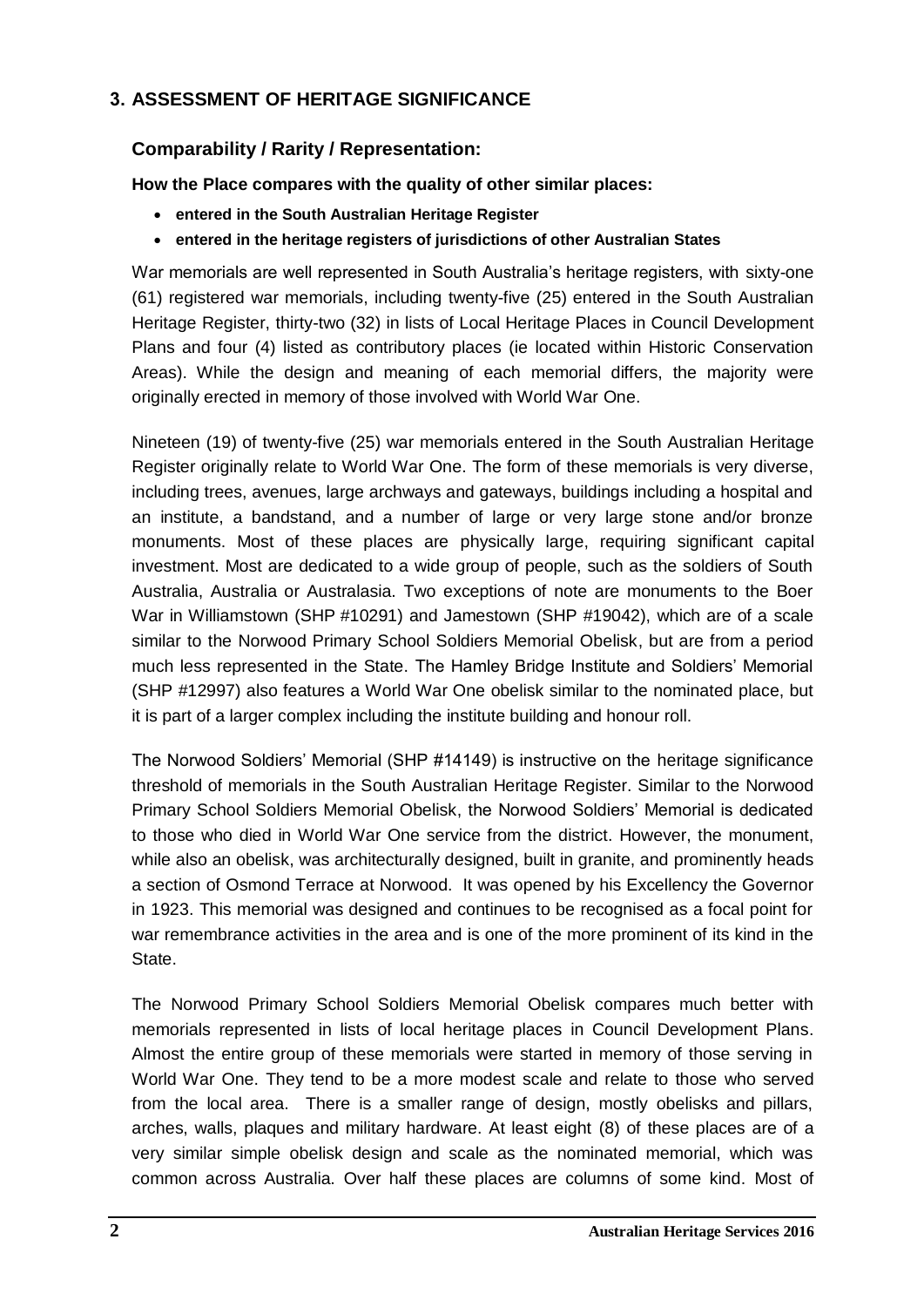these memorials relate with the immediate local community.

#### **Rarity (uniqueness) or commonness of the Place in South Australia**

Excluding honour rolls, obelisk memorials are the most common memorial type in Australia, the great majority of which were first raised in memory of World War One. The Returned and Services League (RSL) recognises 1,760 memorials in South Australia, many of which are understood to be obelisks relating with World War One. Modest World War One obelisks, such as that at the Norwood Primary School, are well represented in Adelaide and surrounds, including but not limited to those at Norton Summit, Carey Gully, Mount Barker, Marion and Morphett Vale. The Norwood Primary School Soldiers Memorial Obelisk is not a distinguished example of its kind in South Australia.

The Norwood Primary School Soldiers Memorial Obelisk is one (1) of at least forty (40) World War One memorials built in defiance of the 1916 War Precautions Act regulations, restricting appeals for monuments costing more than £25. While it is not known how many of these were constructed in South Australia, this aspect of the history of the nominated place cannot be understood to be rare, nor exemplar of its kind.

The nominated obelisk appears to be a rare example of a World War One memorial with funds raised through, and partly constructed by, school children. This aspect of the obelisk's history is important at the local level but not of exceptional interest or a notable part of the State's history.

World War One memorials at State public schools are not rare, with a number of honour rolls displayed by them. That a public school maintains a memorial obelisk is not an exceptional aspect of the history of the State's war memorials. South Australia (and Australia generally) did not have a centralised approach as to the 'appropriate' location of a war memorial. Most of the State's memorials were erected by individual groups or communities in their own preferred way. For instance, the Stirling East Primary School dedicated a grove of trees on the school grounds and created an honour roll in memory of past pupils who had enlisted in World War One. The memorial obelisk at Norwood Primary School is one of many examples of its kind with historical importance to local communities

#### **Assessment against Criteria (Under Section 16 of the** *Heritage Places Act 1993***):**

#### **(a) it demonstrates important aspects of the evolution or pattern of the state's history.**

In considering this criterion, I have had regard to the provided Guidelines for State Heritage Places that note:

*The place should be closely associated with events, developments or cultural phases which have played a significant part in South Australian*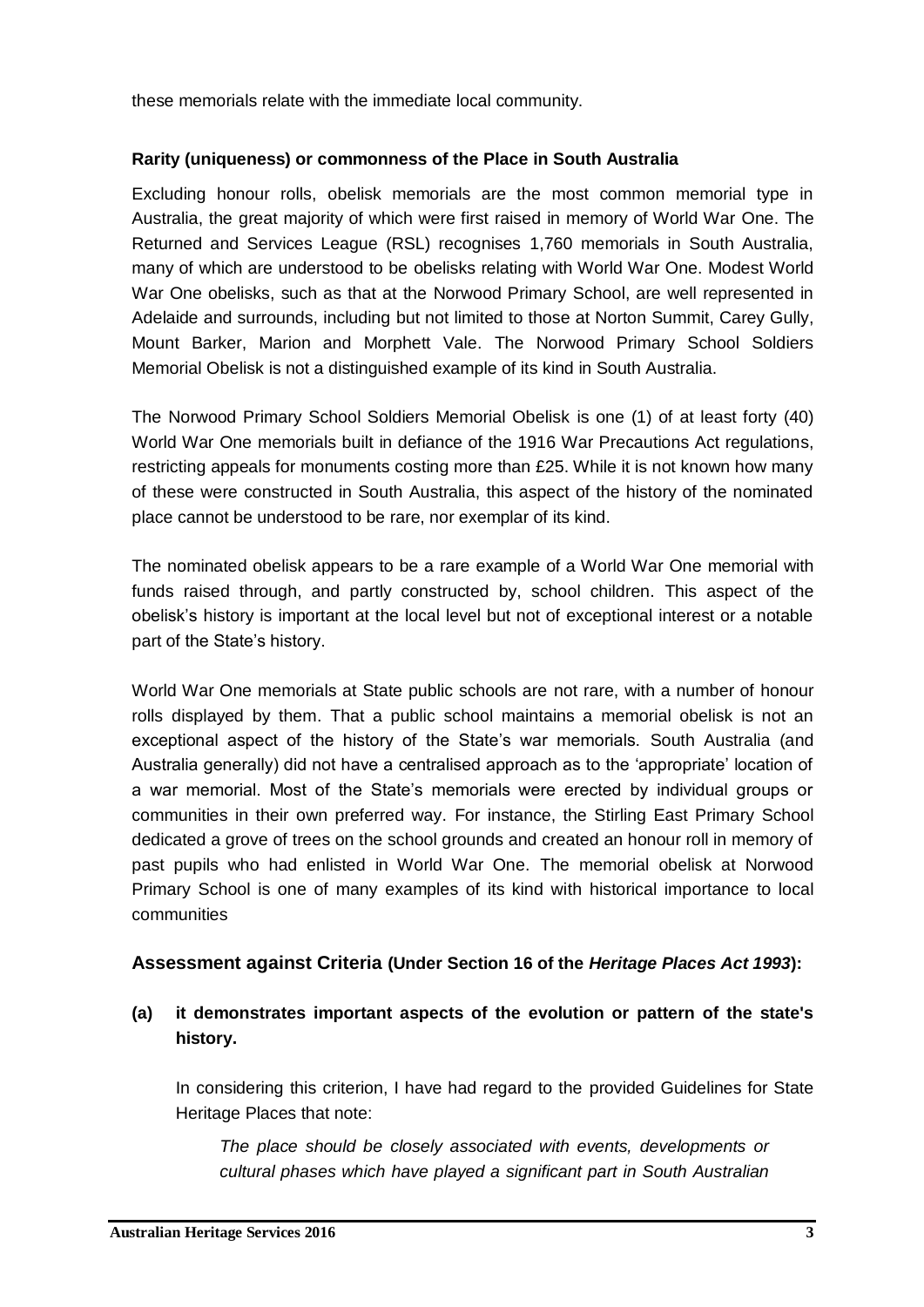*history. Ideally it should demonstrate those associations in its fabric.*

*Places will not normally be considered under this criterion if they are of a class of things that are commonplace, or frequently replicated across the State, places associated with events of interest only to a small number of people, places associated with developments of little significance, or places only reputed to have been the scene of an event which has left no trace or which lacks substantial evidence.*

Norwood Primary School Soldiers Memorial Obelisk is associated with World War One, an enormously important event in the history of Australia and that of South Australia. The Obelisk, however, is a reasonably common memorial to the War, replicated many times in towns and communities across South Australia. It is one (1) of at least forty (40) World War One memorials in Australia built in defiance of the 1916 War Precautions Act regulations.

The obelisk was designed by the school Headmaster, Joseph Kennedy, with money primarily raised through the school's students. The students played a prominent role in erecting the memorial, with assistance from school staff, parents and locals. World War One memorials were erected by local groups and communities throughout the State, each in their own preferred way. The erection of the Norwood Primary School Obelisk was fairly commonplace to the state at that time and did not play a prominent part in South Australia's history. The erection of the obelisk is important in a local context.

The Norwood Primary School Soldiers Memorial Obelisk does not meet this criterion.

## **(b) it has rare, uncommon or endangered qualities that are of cultural significance.**

In considering this criterion, I have had regard to the provided Guidelines for State Heritage Places, that note:

*The place should demonstrate a way of life, social custom, industrial process or land use which is no longer practised, is in danger of being lost, or is of exceptional interest. This encompasses both places which were always rare, and places which have become scarce through subsequent loss or destruction.*

*Places will not normally be considered under this criterion if their rarity is merely local, or if they appear rare only because research has not been done elsewhere, or if their distinguishing characteristics have been degraded or compromised, or if they are at present common and simply believed to be in danger of becoming rare in future.*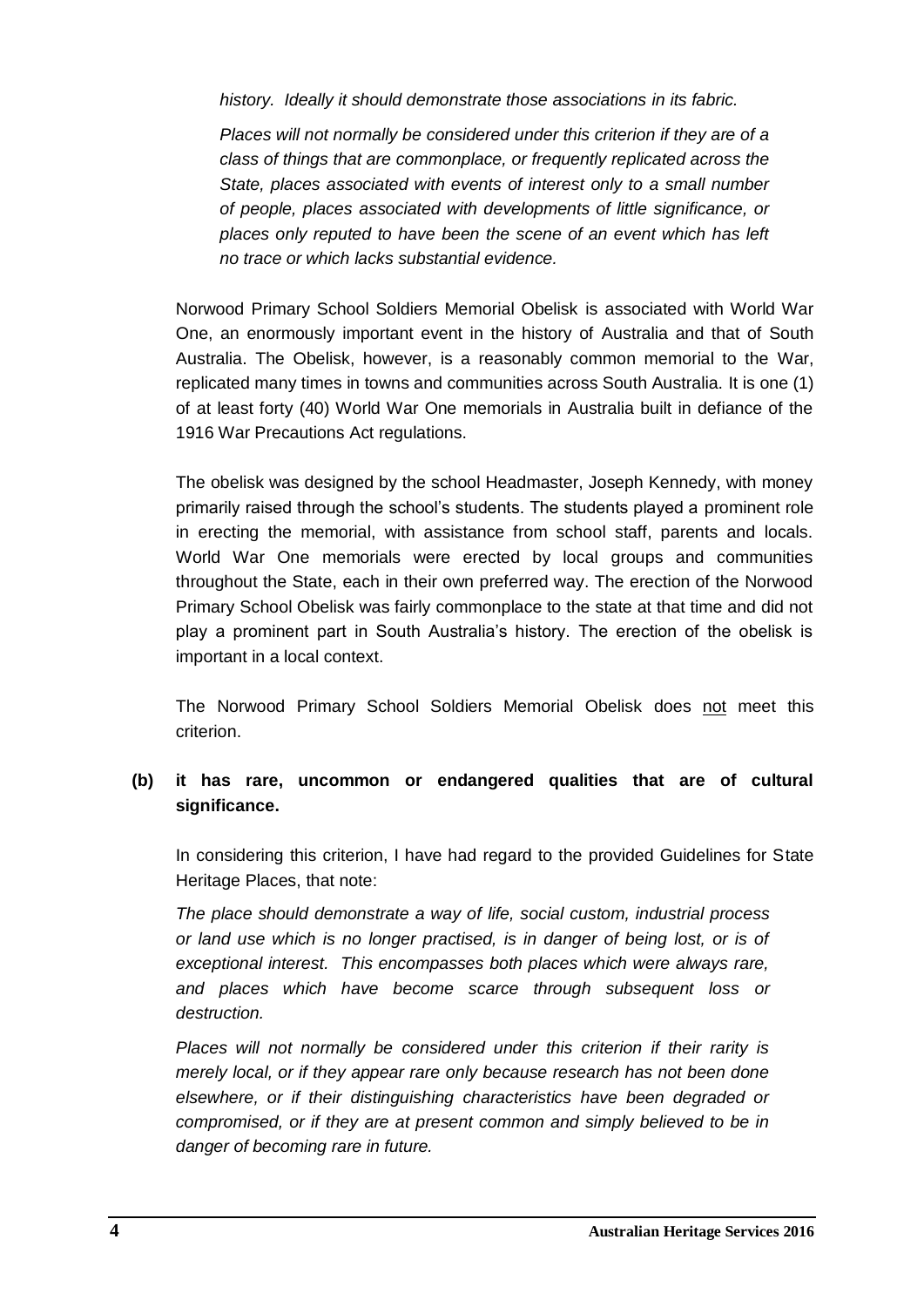The Returned and Services League (RSL) recognises 1,760 memorials in South Australia, many of which are understood to be obelisks relating with World War One. The Norwood Primary School Soldiers Memorial Obelisk is not considered to be rare uncommon or endangered.

There are a number of war memorials that have been constructed in or by South Australian schools, and the nominated obelisk is not uncommon in that respect. However there are few known examples of obelisks being erected on school grounds. The fact that it is an obelisk is not considered to demonstrate rare qualities of outstanding significance to the State. That a public school maintains a memorial obelisk is not an exceptional aspect of the State's history or of World War One memorialisation.

The Norwood Primary School Soldiers Memorial Obelisk does not meet this criterion.

## **(c) it may yield information that will contribute to an understanding of the state's history, including its natural history.**

In considering this criterion, I have had regard to the provided Guidelines for State Heritage Places, that note:

*The place should provide, or demonstrate a likelihood of providing, information that will contribute significantly to our knowledge of the past. The information should be inherent in the fabric of the place. The place may be a standing structure, an archaeological deposit or a geological site.*

*Places will not normally be considered under this criterion simply because they are believed to contain archaeological or palaeontological deposits. There must be good reasons to suppose the site is of value for research, and that useful information will emerge. A place that will yield the same information as many other places, or information that could be obtained as readily from documentary sources, may not be eligible.*

The Norwood Primary School Soldiers Memorial Obelisk will not yield information that will contribute to an understanding of the State's history.

The Norwood Primary School Soldiers Memorial Obelisk does not meet this criterion.

## **(d) it is an outstanding representative of a particular class of places of cultural significance.**

In considering this criterion, I have had regard to the provided Guidelines for State Heritage Places, that note: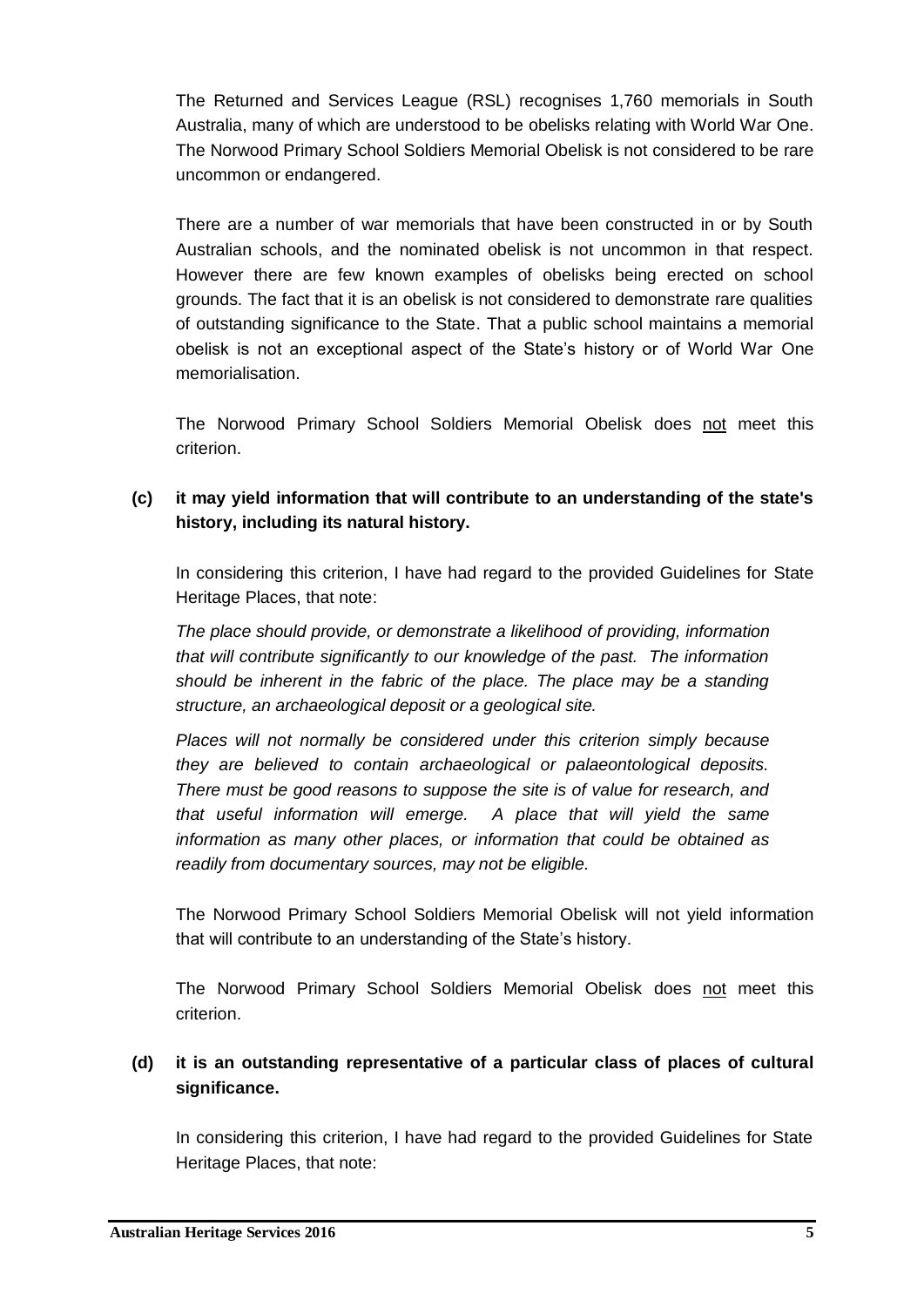*The place should be capable of providing understanding of the category of places which it represents. It should be typical of a wider range of such places, and in a good state of integrity, that is, still faithfully presenting its historical message.*

*Places will not be considered simply because they are members of a class, they must be both notable examples and well-preserved. Places will be excluded if their characteristics do not clearly typify the class, or if they were very like many other places, or if their representative qualities had been degraded or lost. However, places will not be excluded from the Register merely because other similar places are included.*

The Norwood Primary School Soldiers Memorial Obelisk has a simple, handsome design, similar to many such memorials across South Australia. This Obelisk does not have design or historical characteristics that distinguish it as an outstanding representative of this group.

The Norwood Primary School Soldiers Memorial Obelisk does not meet this criterion.

**(e) it demonstrates a high degree of creative, aesthetic or technical accomplishment or is an outstanding representative of particular construction techniques or design characteristics.**

In considering this criterion, I have had regard to the provided Guidelines for State Heritage Places, that note:

*The place should show qualities of innovation or departure, beauty or formal design, or represent a new achievement of its time. Breakthroughs in technology or new developments in design would qualify, if the place clearly shows them. A high standard of design skill and originality is expected.*

*Places would not normally be considered under this criterion if their degree of achievement could not be demonstrated, or where their integrity was diminished so that the achievement, while documented, was no longer apparent in the place, or simply because they were the work of a designer who demonstrated innovation elsewhere.*

The Returned and Services League (RSL) records 1,760 memorials in South Australia, including honour boards. Obelisks were the most popular design of war memorial in the Australian landscape (excluding honour boards). They were relatively easy and cheap to construct, non-sectarian and readily recognisable as a symbol of death or glory. South Australia has a number of obelisk memorials to World War I, including at Norton Summit, Pinnaroo, Melrose, Terowie (with soldier standing atop), Tumby Bay, to name a few. The Norwood Primary School Soldiers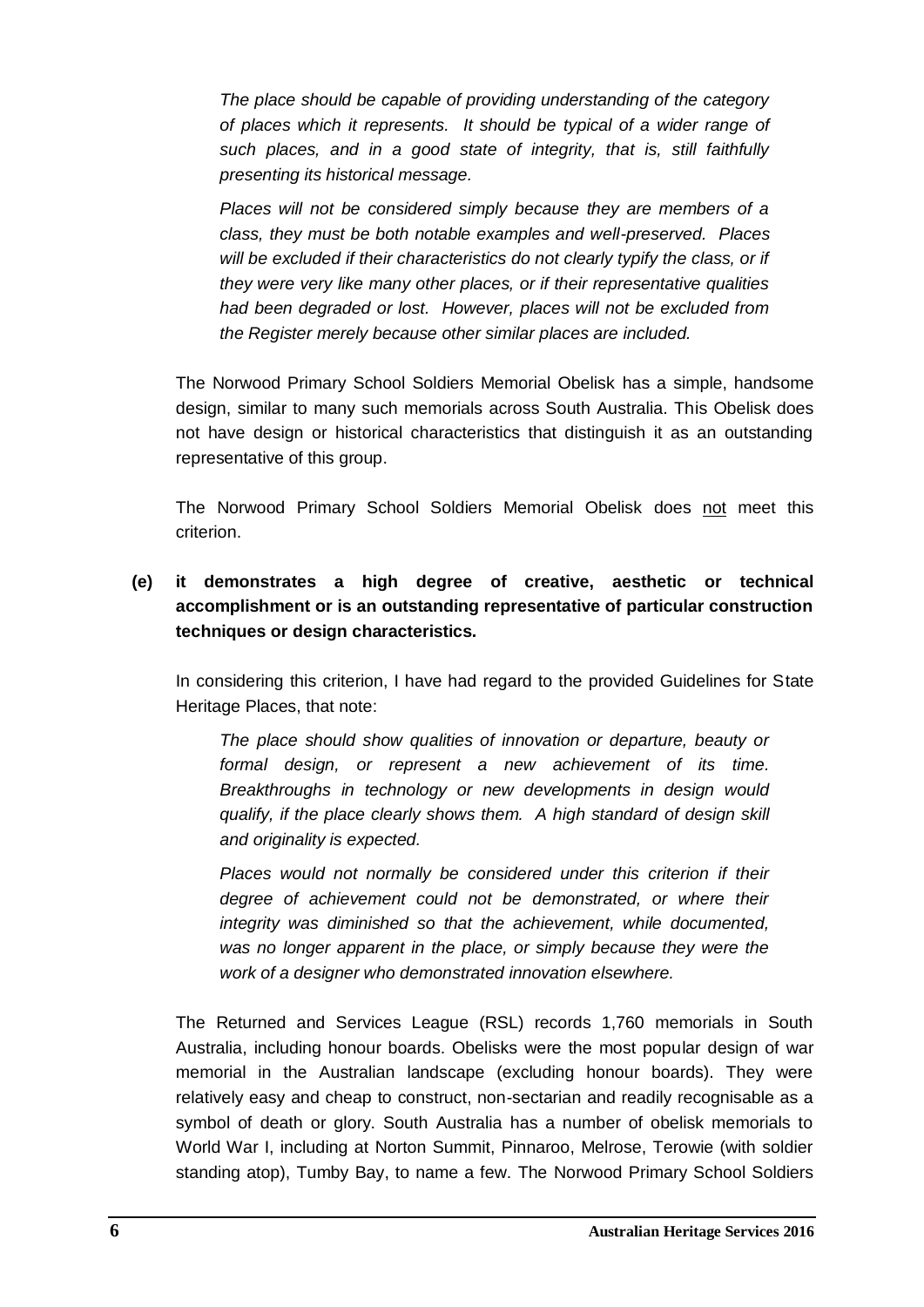Memorial Obelisk's simple, handsome design, it typical of its kind in South Australia.

The Norwood Primary School Soldiers Memorial Obelisk does not meet this criterion.

## **(f) it has strong cultural or spiritual associations for the community or a group within it.**

In considering this criterion, I have had regard to the provided Guidelines for State Heritage Places, that note:

*The place should be one which the community or a significant cultural group have held in high regard for an extended period. This must be much stronger than people's normal attachment to their surroundings. The association may in some instances be in folklore rather than in reality.*

*Places will' not be considered if their associations are commonplace by nature, or of recent origin, or recognised only by a small number of people, or not held very strongly, or held by a group not widely recognised, or cannot be demonstrated satisfactorily to others.*

The Norwood Primary School Soldiers Memorial Obelisk may have a strong association with the families of past students who lost their lives in World War One, past and current students, and members of the local community. This group is small in comparison with that of some other memorials that are the focus of State-wide or Regional remembrance.

The Norwood Primary School Soldiers Memorial Obelisk does not meet this criterion.

## **(g) it has a special association with the life or work of a person or organisation or an event of historical importance.**

In considering this criterion, I have had regard to the provided Guidelines for State Heritage Places, that note:

*The place must have a close association with a person or group which played a significant part in past events, and that association should be demonstrated in the fabric of the place. The product of a creative person, or the workplace of a person whose contribution was in industry, would be more closely associated with the person's work than would his or her home. Most people are associated with many places in their lifetime, and it must be demonstrated why one place is more significant than others.*

*Places will not generally be considered under this criterion if they have*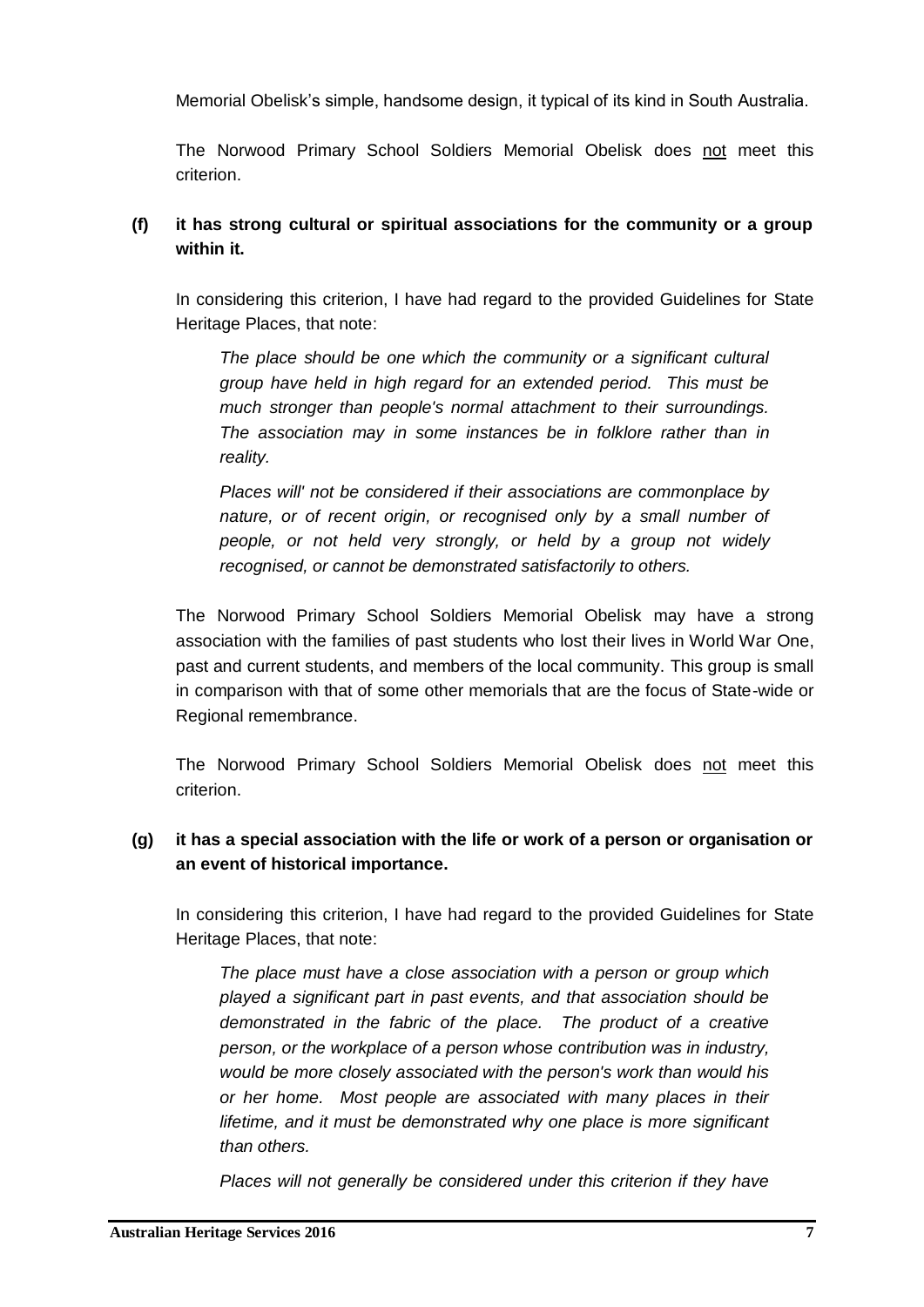*only a brief, incidental or distant association, or if they are associated with persons or groups of little significance, or if they are associated with an event which has left no trace, or if a similar association could be claimed for many places, or if the association cannot be demonstrated. Generally the home or the grave of a notable person will not be entered in the Register unless it has some distinctive attribute, or there is no other physical evidence of the person's life or career in existence.*

The Norwood Primary School Soldiers Memorial Obelisk is associated with the past staff, students and associated community of Norwood Primary School. This group has interest to the local area rather than to South Australia.

The Norwood Primary School Soldiers Memorial Obelisk does not meet this criterion.

#### **Extent of Listing / Significant Fabric / Curtilage:**

The extent of listing includes:

Not Applicable

The extent of listing excludes:

Not Applicable

## **REFERENCES:**

Files of the State Heritage Unit, DEWNR

Inglis, K. S. and Jan Brazier: *Sacred Places: War Memorials in the Australian Landscape* (The Miegunyah Press, Melbourne, 2008)

Norwood Public School, *Norwood Public School Jubilee* (c.1927)

Schumann, Denise (Compiled), *Pennies for Bricks: The Story of the Norwood Primary School Soldiers' Memorial Obelisk 1914-1918* (Norwood Public School, Norwood, 2011)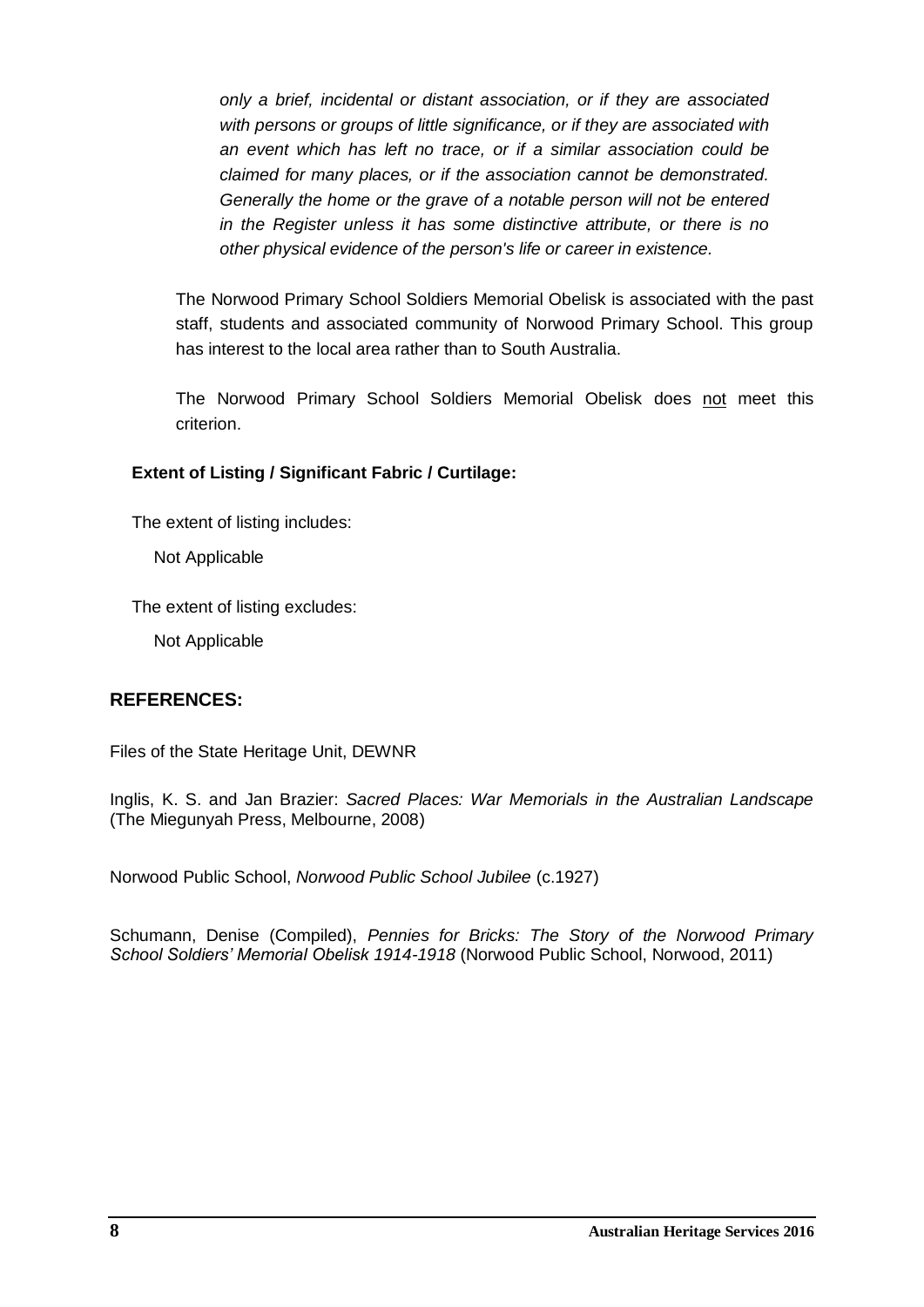| <b>Memorial Obelisk</b>       |                                                                                             |                                                               |
|-------------------------------|---------------------------------------------------------------------------------------------|---------------------------------------------------------------|
| <b>SITE RECORD:</b>           |                                                                                             |                                                               |
| <b>FORMER NAME:</b>           | Not Applicable                                                                              |                                                               |
| <b>DESCRIPTION OF PLACE:</b>  | 4 metre tall memorial obelisk to World War One                                              |                                                               |
| <b>DATE OF COMPLETION:</b>    | c.1918                                                                                      |                                                               |
| <b>REGISTER STATUS:</b>       | <b>Description:</b><br>Date:                                                                | Nominated<br>8 April 2015                                     |
| <b>CURRENT USE:</b>           | <b>Description:</b><br>Dates:                                                               | Memorial<br>Not Applicable                                    |
| <b>PREVIOUS USE(S):</b>       | <b>Description:</b><br>Dates:                                                               | Not Applicable<br>Not Applicable                              |
| <b>ARCHITECT:</b>             | Name:<br>Dates:                                                                             | Joseph Kennedy<br>1916                                        |
| <b>BUILDER:</b>               | Name:<br>Dates:                                                                             | Norwood Primary School<br>1916-1918                           |
| <b>SUBJECT INDEXING:</b>      | Group:<br>Category:                                                                         | Monuments and memorials<br>War memorial                       |
| <b>LOCAL GOVERNMENT AREA:</b> | <b>Description:</b>                                                                         | City of Norwood Payneham and<br>St. Peters                    |
| <b>LOCATION:</b>              | Unit No.:<br><b>Street No.:</b><br><b>Street Name:</b><br>Town/Suburb:<br><b>Post Code:</b> | Not Applicable<br>96<br><b>Beulah Road</b><br>Norwood<br>5067 |

**NAME:** Norwood Primary School Soldiers **PLACE NO.:** 26452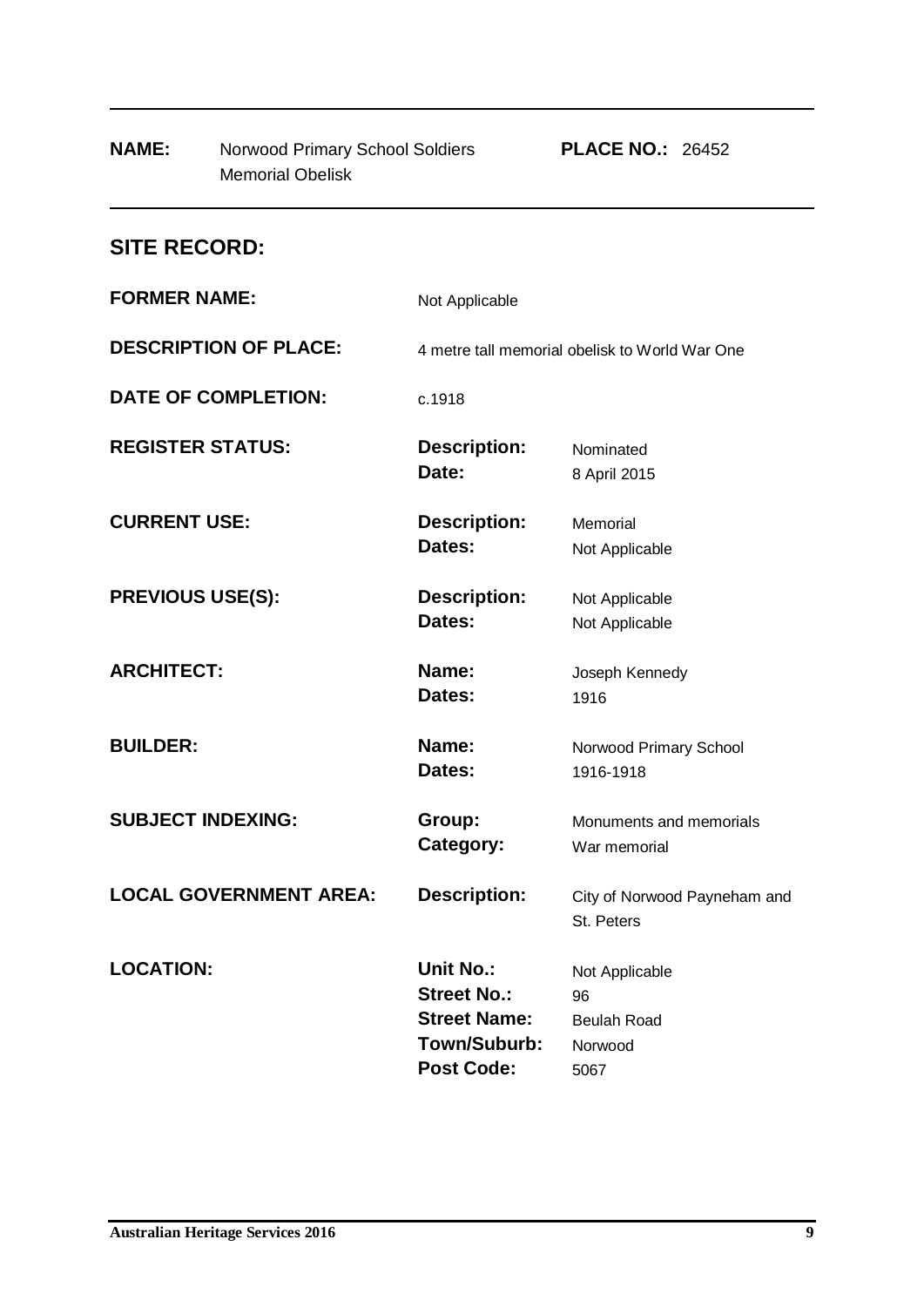# **SITE RECORD (Cont.):**

| <b>LAND DESCRIPTION:</b> | <b>Title Type:</b> | CТ |
|--------------------------|--------------------|----|
|--------------------------|--------------------|----|

| <b>Title Type:</b> | CТ              |
|--------------------|-----------------|
| Volume:            | 5167            |
| <b>Folio:</b>      | 694             |
| Lot No.:           | 2               |
| Section:           | Filed Plan 3710 |
| Hundred:           | Adelaide        |

**OWNER:**

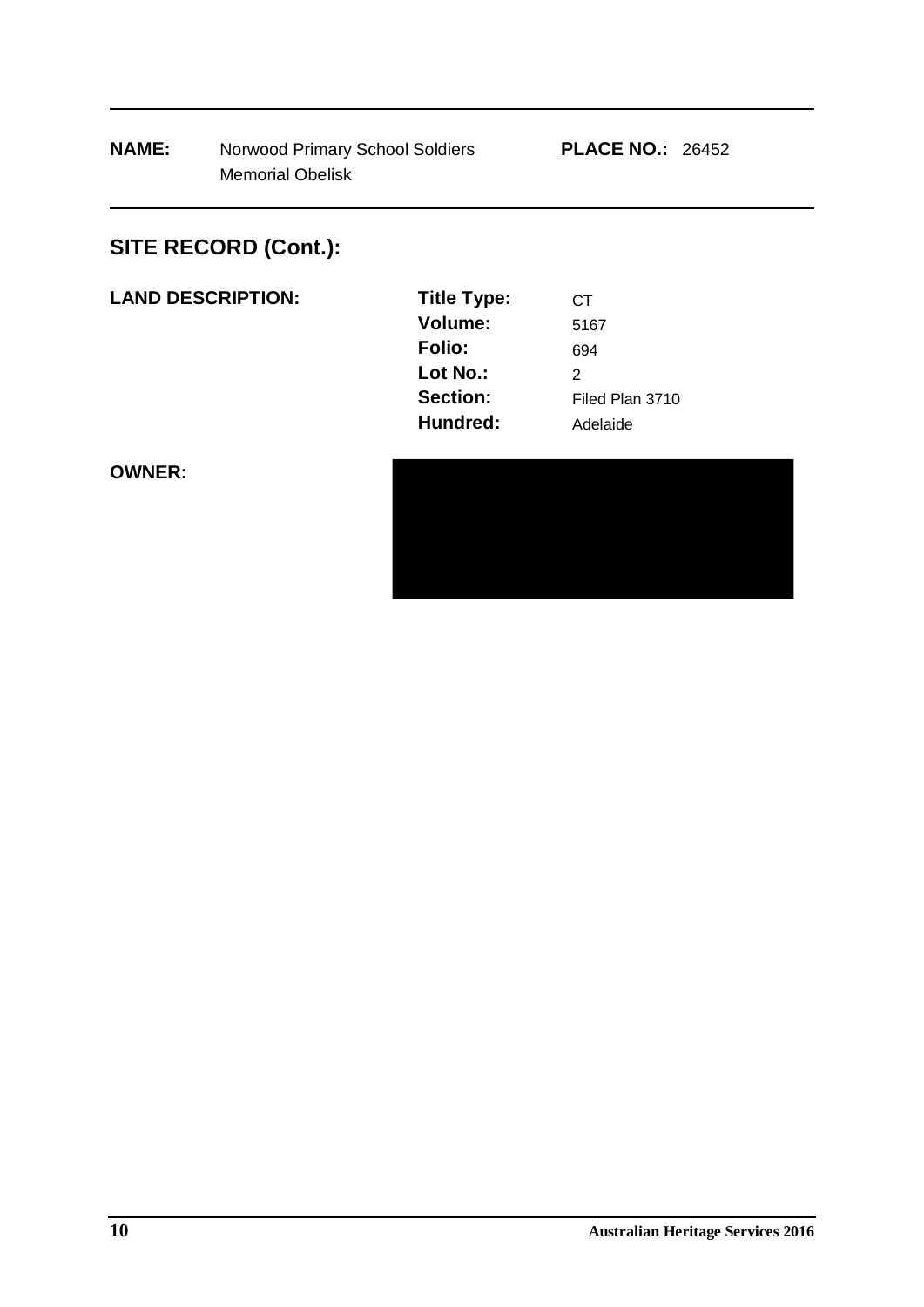

**Location of the Norwood Primary School Soldiers Memorial Obelisk, 96 Beulah Road, Norwood (shown as a red dot)**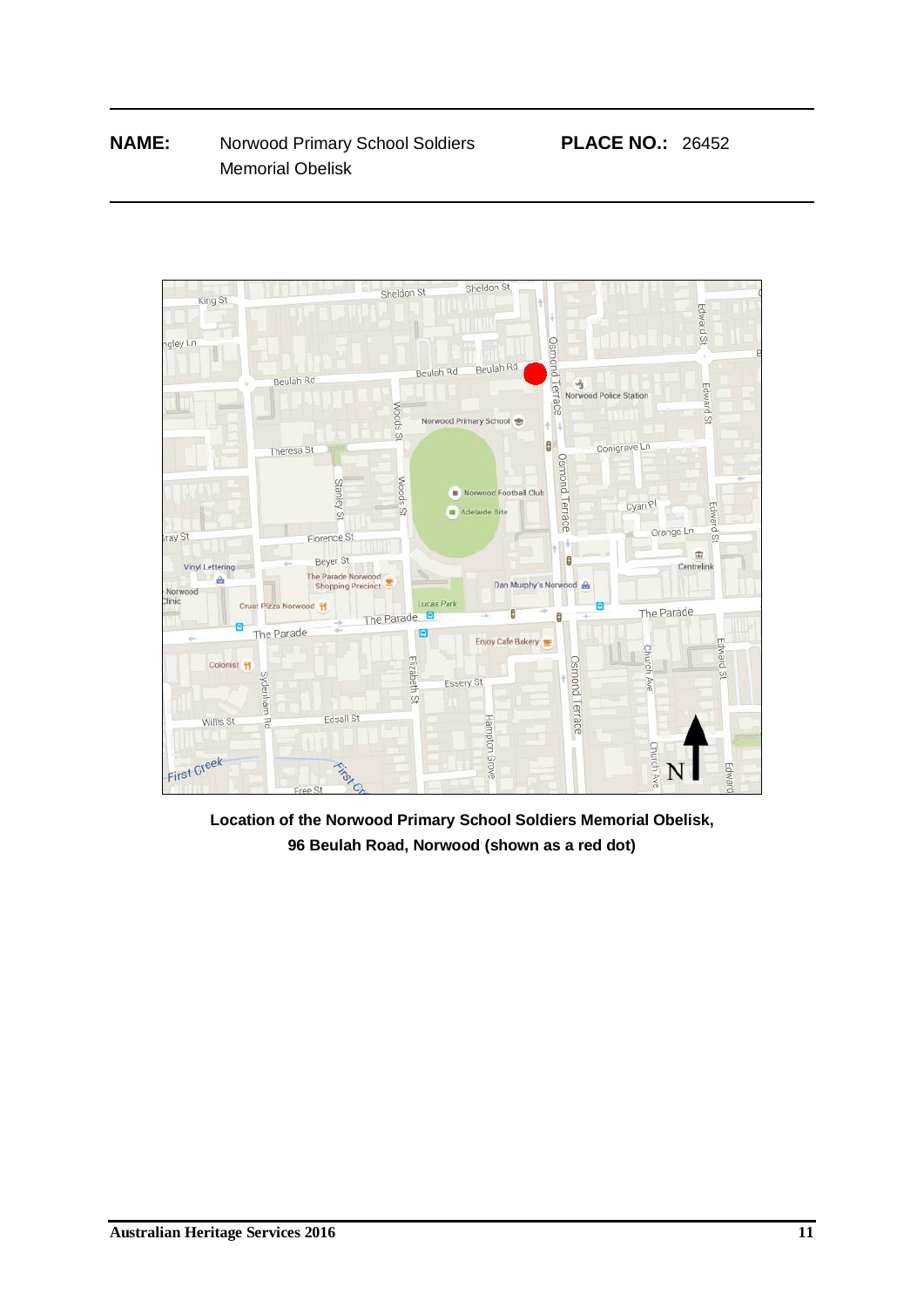

**Norwood Primary School Soldiers Memorial Obelisk, 96 Beulah Road, Norwood (Looking west)**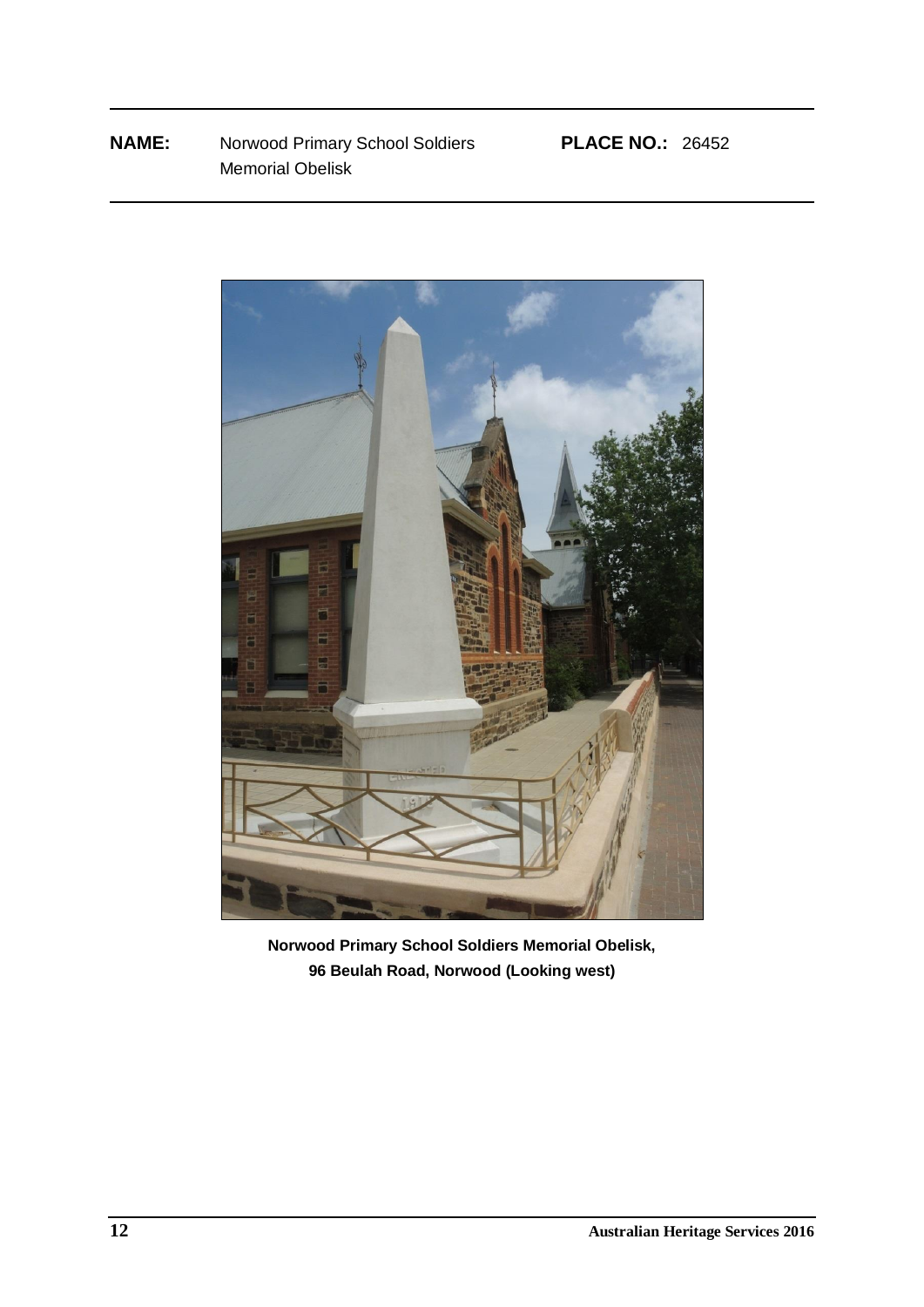

**Norwood Primary School Soldiers Memorial Obelisk, 96 Beulah Road, Norwood (Looking east)**